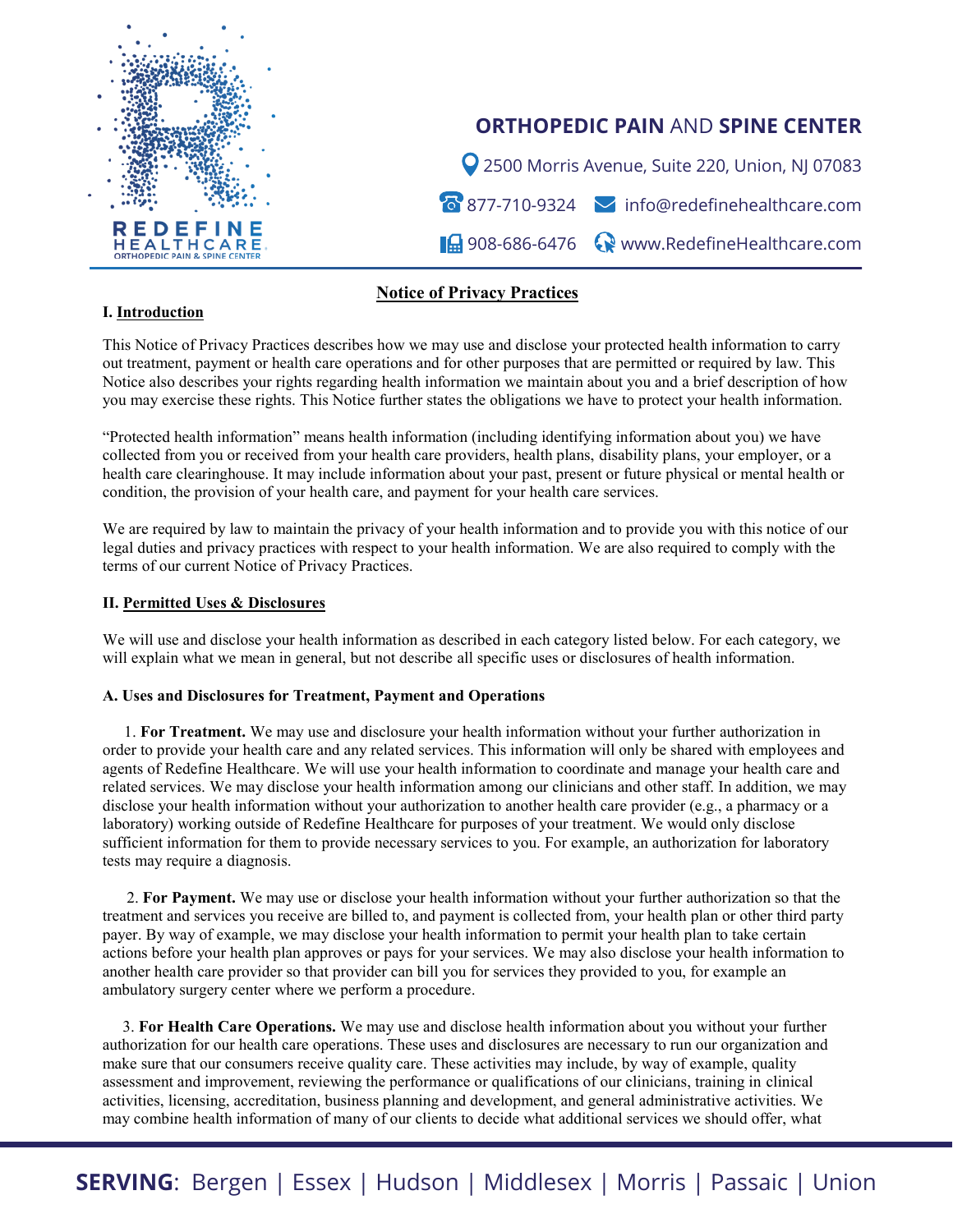services are no longer needed, and whether certain treatments are effective. We may also provide your health information to other health care providers or to your health plan to assist them in performing certain of their own health care operations. We will do so only if you have or have had a relationship with the other provider or health plan. For example, we may provide information about you to your health plan to assist them in their quality assurance activities. We may also use and disclose your health information to contact you to remind you of your appointment. Finally, we may use and disclose your health information to inform you about possible treatment options or alternatives that may be of interest to you.

# **B. Other Uses & Disclosures**

 1. Disclosures may be made to persons designated to participate in your care in accordance with an advance directive validly executed under state law, your guardian or other fiduciary if one has been appointed by a court, or if applicable, the state agency responsible for consenting to your care. In limited circumstances, we may disclose health information about you to a friend or family member who is involved in your care. If you are physically present and have the capacity to make health care decisions, your health information may only be disclosed with your agreement to persons you designate to be involved in your care.

If you are in an emergency situation, we may disclose your health information to a spouse, a family member, or a friend so that such person may assist in your care. In this case we will determine whether the disclosure is in your best interest and, if so, only disclose information that is directly relevant to participation in your care.

If you are not in an emergency situation but are unable to make health care decisions, we will disclose your health information to:

Report to public health authorities for the purpose of preventing or controlling disease, injury or disability; Report vital events such as birth or death;

Conduct public health surveillance or investigations;

Report child abuse or neglect;

Report certain events to the Food and Drug Administration (FDA) or to a person subject to the jurisdiction of the FDA including information about defective products or problems with medications;

Notify consumers about FDA-initiated product recalls;

Notify a person who may have been exposed to a communicable disease or who is at risk of contracting or spreading a disease or condition;

- Notify the appropriate government agency if we believe you have been a victim of abuse, neglect or domestic violence. We will only notify an agency if we obtain your agreement or if we are required or authorized by law to report such abuse, neglect or domestic violence.
- A court order, warrant, summons or similar process requires us to do so or the information is needed to identify or locate a suspect, fugitive, material witness or missing person, or we report a death that we believe may be the result of criminal conduct, or we report criminal conduct occurring on the premises of our facility, or we determine that the law enforcement purpose is to respond to a threat of an imminently dangerous activity by you against yourself or another person, or the disclosure is otherwise required by law.

 2. **Persons Involved in Your Care.** We may provide health information about you to someone who helps pay for your care. We may use or disclose your health information to notify or assist in notifying a family member, personal representative or any other person that is responsible for your care of your location, general condition or death. We may also use or disclose your health information to an entity assisting in disaster relief efforts and to coordinate uses and disclosures for this purpose to family or other individuals involved in your health care.

## **C. Special Situations**

 1. **Emergencies.** We may use and disclose your health information in an emergency treatment situation. By way of example, we may provide your health information to a paramedic who is transporting you in an ambulance. If a clinician is required by law to treat you and your treating clinician has attempted to obtain your authorization but is unable to do so, the treating clinician may nevertheless use or disclose your health information to treat you.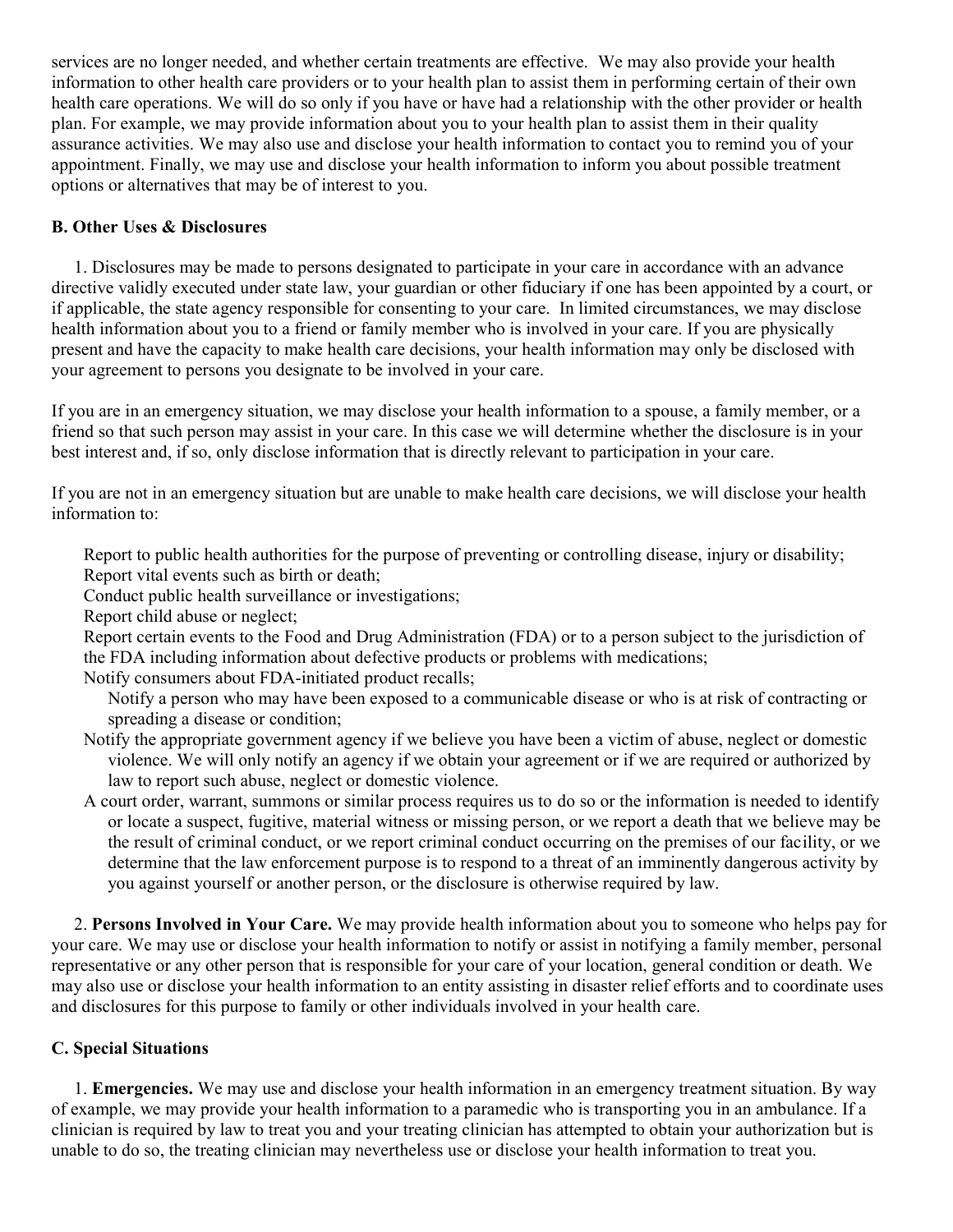2. **Research.** We will obtain a written authorization from you prior to using your health information for research. We may then disclose your health information to researchers when their research has been approved by an Institutional Review Board or a similar privacy board that has reviewed the research proposal and established protocols to protect the privacy of your health information. For example, a research project may involve comparisons of the health and recovery of all clients who received a particular medication. All research projects are subject to a special approval process, which balances research needs with a client's need for privacy.

 3. **As Required By Law.** We will disclose health information about you when required to do so by federal, state or local law.

 4. **To Avert a Serious Threat to Health or Safety.** We may use and disclose health information about you when necessary to prevent a serious and imminent threat to your health or safety or to the health or safety of the public or another person. Under these circumstances, we will only disclose health information to someone who is able to help prevent or lessen the threat.

 5. **Organ and Tissue Donation.** If you are an organ donor, we may release your health information to an organ procurement organization or to an entity that conducts organ, eye or tissue transplantation, or serves as an organ donation bank, as necessary to facilitate organ, eye or tissue donation and transplantation.

 6. **Public Health Activities.** We may disclose health information about you as necessary for public health activities including, by way of example, disclosures to:

 7. **Health Oversight Activities.** We may disclose health information about you to a health oversight agency for activities authorized by law. Oversight agencies include government agencies that oversee the health care system, government benefit programs such as Medicare or Medicaid, other government programs regulating health care, and civil rights laws.

 8. **Disclosures in Legal Proceedings.** We may disclose health information about you to a court or administrative agency when a judge or administrative agency orders us to do so. We will not disclose health information about you in legal proceedings without your permission or without a judge or administrative agency's order. If we receive a subpoena for your health information, we will not provide this information in response to a subpoena without your written authorization.

 9. **Law Enforcement Activities.** We may disclose health information to a law enforcement official for law enforcement purposes. We may also disclose health information about a client who is a victim of a crime, without a court order or without being required to do so by law. However, we will do so only if the disclosure has been requested by a law enforcement official and the victim agrees to the disclosure or, in the case of the victim's incapacity, the following occurs:

 10. **Medical Examiners or Funeral Directors.** We may provide health information about our consumers to a medical examiner. Medical examiners are appointed by law to assist in identifying deceased persons and to determine the cause of death in certain circumstances. We may also disclose health information about our consumers to funeral directors as necessary to carry out their duties.

 11. **Military and Veterans.** If you a member of the armed forces, we may disclose your health information as required by military command authorities. We may also disclose your health information for the purpose of determining your eligibility for benefits provided by the Department of Veterans Affairs. Finally, if you are a member of a foreign military service, we may disclose your health information to that foreign military authority.

 12. **National Security and Protective Services for the President and Others.** We may disclose medical information about you to authorized federal officials for intelligence, counter-intelligence, and other national security activities authorized by law. We may also disclose health information about you to authorized federal officials so they may provide protection to the President, other authorized persons or foreign heads of state or so they may conduct special investigations.

 13. **Inmates.** If you are an inmate of a correctional institution or under the custody of a law enforcement official, we may disclose health information about you to the correctional institution or law enforcement official.

 14. **Workers' Compensation.** With your consent we may disclose health information about you to comply with the state's Workers' Compensation Law.